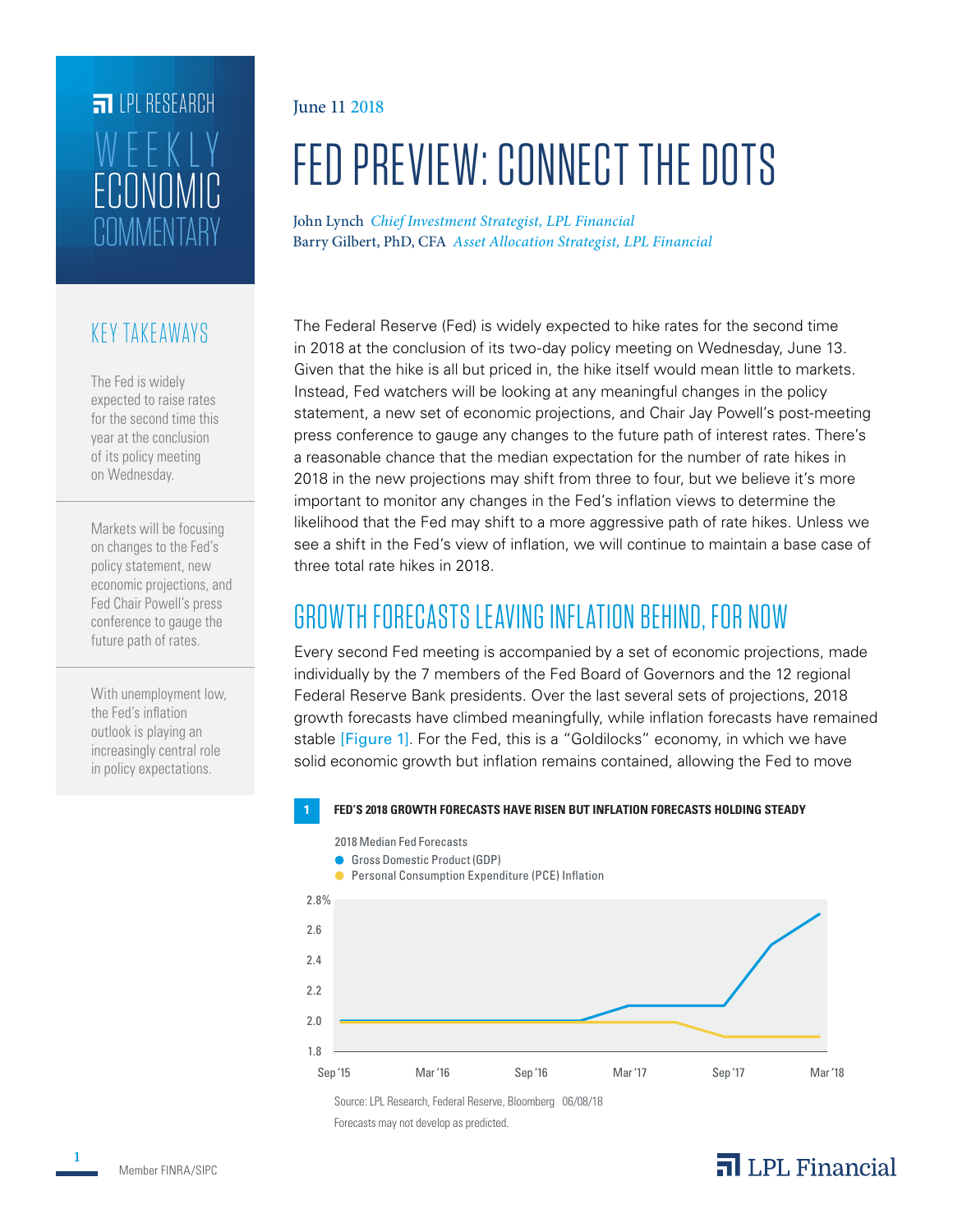gradually toward a more neutral policy stance while still fulfilling its dual mandate of maintaining maximum sustainable employment and low and stable inflation.

As of the last set of projections, made in March, median expectations for growth in 2018 (+2.7%), 2019 (+2.4%), and 2020 (+2.0%) were all above the longer-run growth rate of 1.8%. Similarly, expectations for the unemployment rate in 2018 (3.8%), 2019 (3.6%), and 2020 (3.6%) were well below the expected longer-run rate of 4.5%. Clearly, the economy is at or above maximum sustainable employment and the Fed has no more work to do here. However, the Fed believes it has had leeway to tighten policy gradually, avoiding a shock to the economy, due to inflation expectations for 2018 (1.9%), 2019 (2.0%), and 2020 (2.1%) that remain in line with longer-run expectations (2.0%).

Since the economy is meeting the goal of maximum sustainable employment, the key to Fed policy is now inflation. As reflected in their inflation expectations, Fed members do not see meaningful inflationary pressures over the next several years. Several risk factors, however, need to be monitored, primarily the possibility that a tightening labor market could start to create additional wage pressures, in addition to the potential impact

● Federal Reserve Dot Plots as of March 2018

of trade policy. Neither of these is creating a meaningful shift in expectations to date, and even modest pressures would be manageable, allowing the economy to potentially stay in the Goldilocks zone for an extended period. But even if that is our base case, inflation risks lean to the upside. Market participants are aware of these risks and will be carefully watching for any signs that the Fed sees inflation risks increasing.

#### CONNECTING THE DOTS

One of the data points that gets the most attention is the median dot in the "dot plots," the projections for expected interest rates at the end of 2018, 2019, and 2020 and in the longer run. There would usually be 19 dots, each representing an individual view, although transitions or turnover can temporarily lower the number. The March numbers, for example, had 15 individual projections. The median projection is just the individual forecast that's in the middle. A simpler idea than an average, the median provides a more straightforward way of characterizing which forecast is most typical for the entire set.

In the last set of forecasts, eight of the forecasts projected three rate hikes or fewer in all of 2018; seven forecasts projected four or more [Figure 2].





Source: Federal Reserve 06/08/18

\*The 2.0–2.25% range in 2018 represents three expected hikes. Rate-hike expectations may not develop as predicted.

### $\overline{\mathbf{a}}$  LPL Financial

Member FINRA/SIPC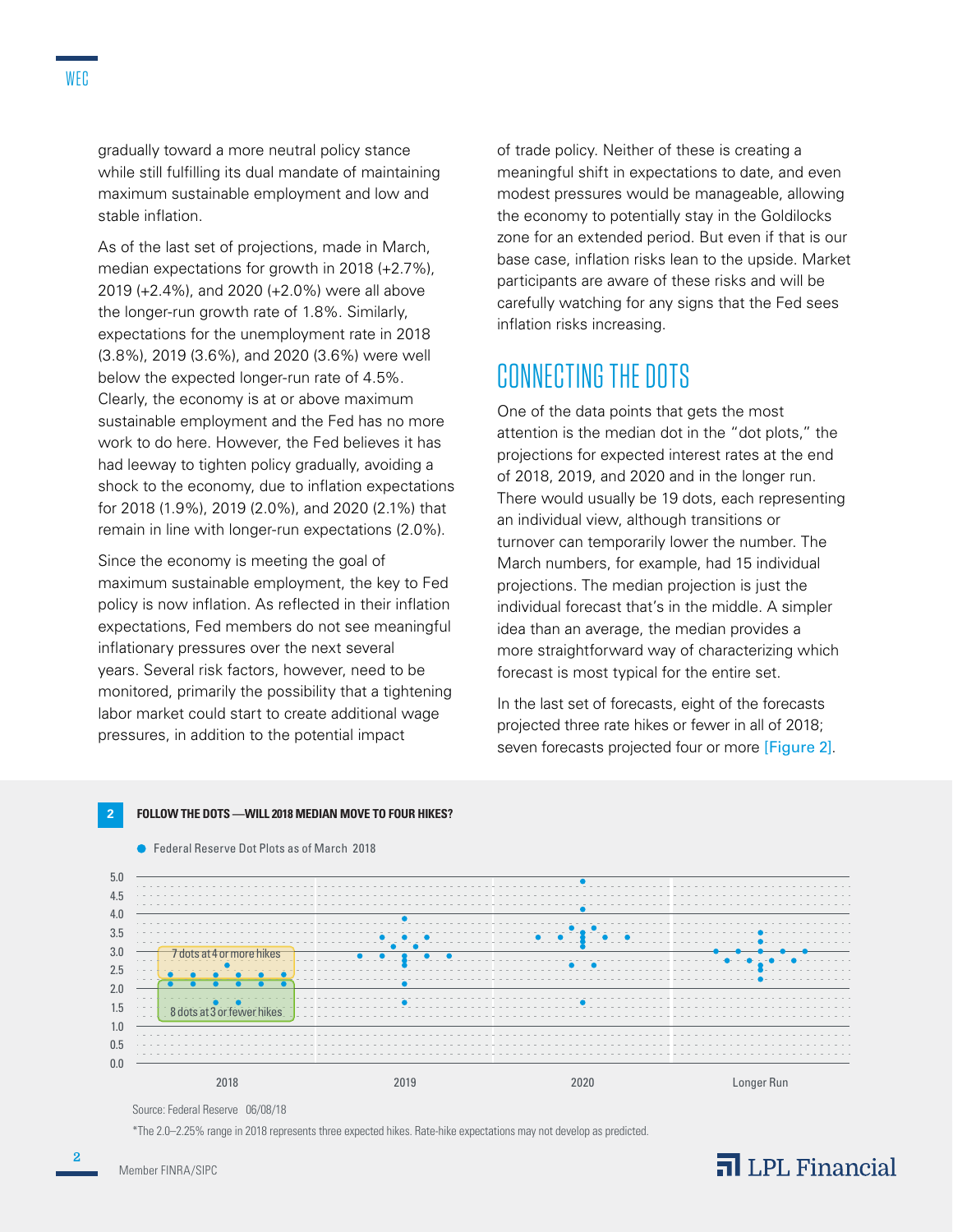That put the median at three hikes. But it also meant that just one dot is needed to move from three or fewer to four or more for the median to shift. Practically speaking, the shift of a single projection shouldn't matter that much, but because the median gets a fair amount of media attention, a shift may play an outsized role in creating a perception that the Fed is getting more aggressive. A shift in the median should be meaningful only if the broader context of the policy statement, Powell's press conference, and the other forecasts provide supporting evidence of a potentially more aggressive path of rate hikes, especially if accompanied by changing views on inflation. In isolation, its impact should probably be discounted.

### FINDING NEUTRAL

The minutes from the last policy meeting noted the opening of a discussion around a fundamental change that will need to be made in the postmeeting policy statement at some future meeting. The policy statement currently includes language emphasizing expectations that the policy rate would run below longer-run rates "for some

#### **3POLICY RATE CONVERGING ON THE PROJECTED LONGER-RUN NEUTRAL RATE**



Source: LPL Research, Federal Reserve, Bloomberg 06/08/18

time" and that "the stance of monetary policy remains accommodative." While unlikely to happen at this meeting, and probably not at the next several, recognition that policy had moved from accommodative to something closer to neutral would mark a watershed moment in the most extended period of accommodative monetary policy in the history of the institution. Although we believe the torch has already been passed from monetary policy (the Fed) to fiscal policy (Congress and executive action) as the lead in determining how government policy shapes the economy, the Fed's explicit acknowledgement of the shift could impact markets.

To provide some context for when this might take place, Figure 3 looks at the median Fed forecast for the longer-run neutral policy rate compared with the actual policy rate. The projected longerrun neutral policy rate and the current rate have been converging from both directions. The longerrun neutral rate has been declining since the Fed started providing policy rate projections in January 2012, while the current policy rate has been rising since the first rate hike of the cycle in December 2015. The current spread, at 1.25%, still represents five quarter-point rate hikes, which would place expected convergence likely at some point in late 2019, but a neutral stance is better treated as a range than a single point, and the Fed and markets would probably view the range as wider to the downside when we're in a rising rate regime.

At some point, that convergence will be close enough for the Fed to no longer characterize its policy stance as accommodative. Even if we would not expect the language to change in the next several meetings, the fact that the timing has become part of the conversation means we're getting close. The shift would be more than simply symbolic, and the Fed will likely start rolling out an evolving communication strategy to prepare markets for the change. After years of extraordinary policy, the Fed is explicitly thinking about when it can call its stance neutral.

#### $\overline{\mathbf{a}}$  LPL Financial